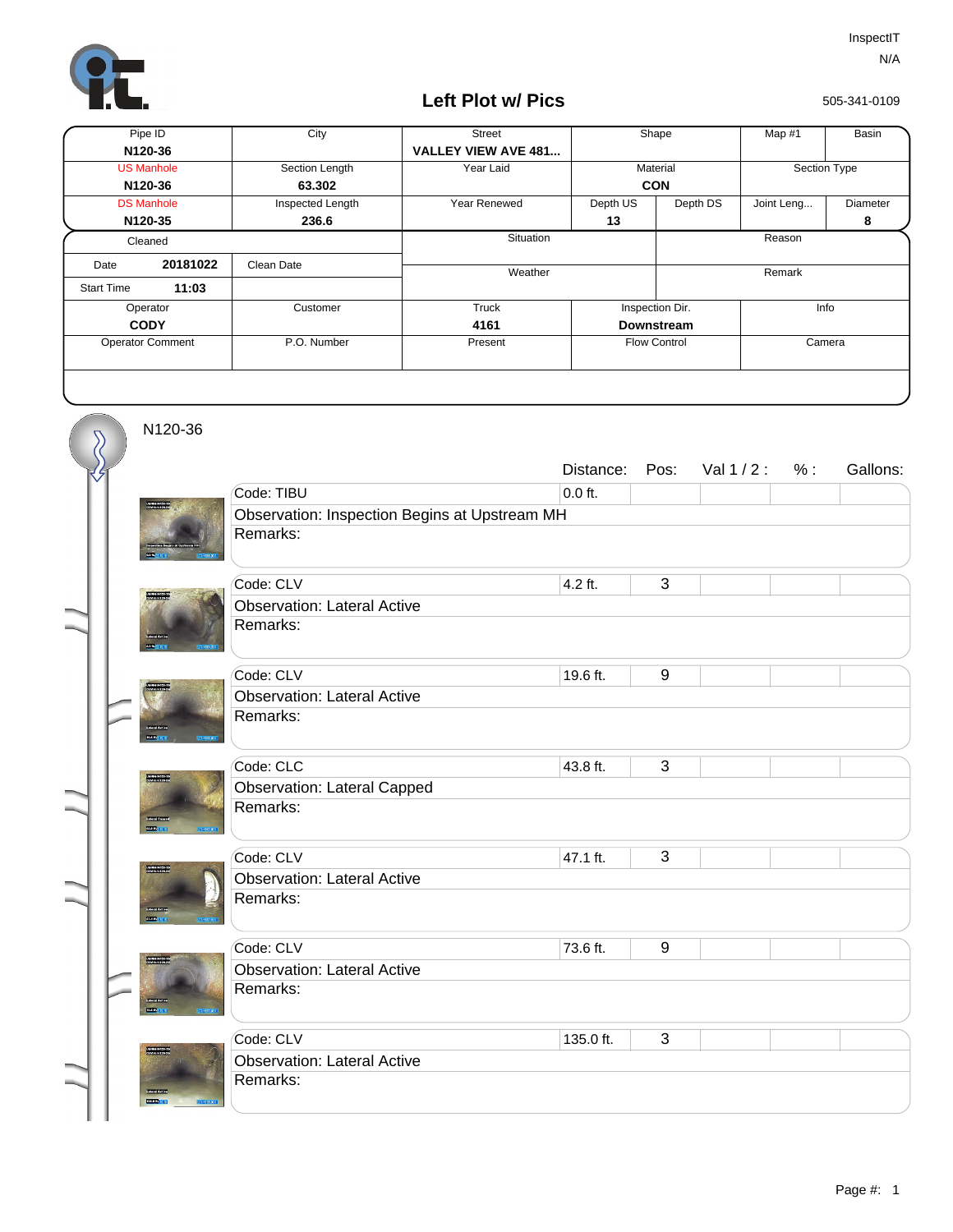

## **Left Plot w/ Pics**

505-341-0109

| Pipe ID<br>N120-36           |                   |                                      | City                                           | <b>Street</b><br><b>VALLEY VIEW AVE 481</b> | Shape                         |                        | Map #1   | Basin        |               |  |  |
|------------------------------|-------------------|--------------------------------------|------------------------------------------------|---------------------------------------------|-------------------------------|------------------------|----------|--------------|---------------|--|--|
| <b>US Manhole</b><br>N120-36 |                   |                                      | Section Length<br>63.302                       | Year Laid                                   |                               | Material<br><b>CON</b> |          | Section Type |               |  |  |
| <b>DS Manhole</b><br>N120-35 |                   |                                      | <b>Inspected Length</b><br>236.6               | Year Renewed                                | Depth US<br>13                |                        | Depth DS | Joint Leng   | Diameter<br>8 |  |  |
|                              |                   | Cleaned                              |                                                | Situation                                   |                               |                        |          | Reason       |               |  |  |
|                              | Date              | 20181022                             | Clean Date                                     | Weather                                     |                               |                        | Remark   |              |               |  |  |
|                              | <b>Start Time</b> | 11:03                                |                                                |                                             |                               |                        |          |              |               |  |  |
| Operator<br><b>CODY</b>      |                   |                                      | Customer                                       | Truck<br>4161                               | Inspection Dir.<br>Downstream |                        |          | Info         |               |  |  |
|                              |                   | Operator Comment                     | P.O. Number                                    | Present                                     | <b>Flow Control</b><br>Camera |                        |          |              |               |  |  |
|                              |                   |                                      |                                                |                                             |                               |                        |          |              |               |  |  |
|                              |                   |                                      | Code: CLV                                      |                                             | 160.3 ft.                     | 9                      |          |              |               |  |  |
|                              |                   |                                      | <b>Observation: Lateral Active</b>             |                                             |                               |                        |          |              |               |  |  |
|                              |                   |                                      | Remarks:                                       |                                             |                               |                        |          |              |               |  |  |
|                              |                   |                                      | Code: MRH                                      |                                             | 160.7 ft.                     | $6 - 12$               |          |              |               |  |  |
|                              |                   |                                      | Observation: Roots heavy                       |                                             |                               |                        |          |              |               |  |  |
|                              |                   |                                      | Remarks:                                       |                                             |                               |                        |          |              |               |  |  |
|                              |                   |                                      | Code: CLV                                      |                                             | 174.6 ft.                     | 3                      |          |              |               |  |  |
|                              |                   | <b>TANKLAN</b><br><b>DESCRIPTION</b> | <b>Observation: Lateral Active</b><br>Remarks: |                                             |                               |                        |          |              |               |  |  |
|                              |                   | <b>TERRITORY</b><br>taran,           | Code: CLV                                      |                                             | 182.9 ft.                     | 9                      |          |              |               |  |  |
|                              |                   |                                      | <b>Observation: Lateral Active</b>             |                                             |                               |                        |          |              |               |  |  |
|                              |                   |                                      | Remarks:                                       |                                             |                               |                        |          |              |               |  |  |
|                              |                   | <b>Compa</b><br><b>Service</b>       | Code: CLV                                      |                                             | 222.5 ft.                     | $\boldsymbol{9}$       |          |              |               |  |  |
|                              |                   |                                      | <b>Observation: Lateral Active</b>             |                                             |                               |                        |          |              |               |  |  |
|                              |                   |                                      | Remarks:                                       |                                             |                               |                        |          |              |               |  |  |
|                              |                   |                                      | Code: TIED                                     |                                             | 236.6 ft.                     |                        |          |              |               |  |  |
|                              |                   |                                      | Observation: nspection Ends at Downstream MH   |                                             |                               |                        |          |              |               |  |  |
|                              |                   | <b>STATISTICS</b>                    | Remarks:                                       |                                             |                               |                        |          |              |               |  |  |
|                              |                   |                                      |                                                |                                             |                               |                        |          |              |               |  |  |

N120-35

 $\sqrt[3]{2}$